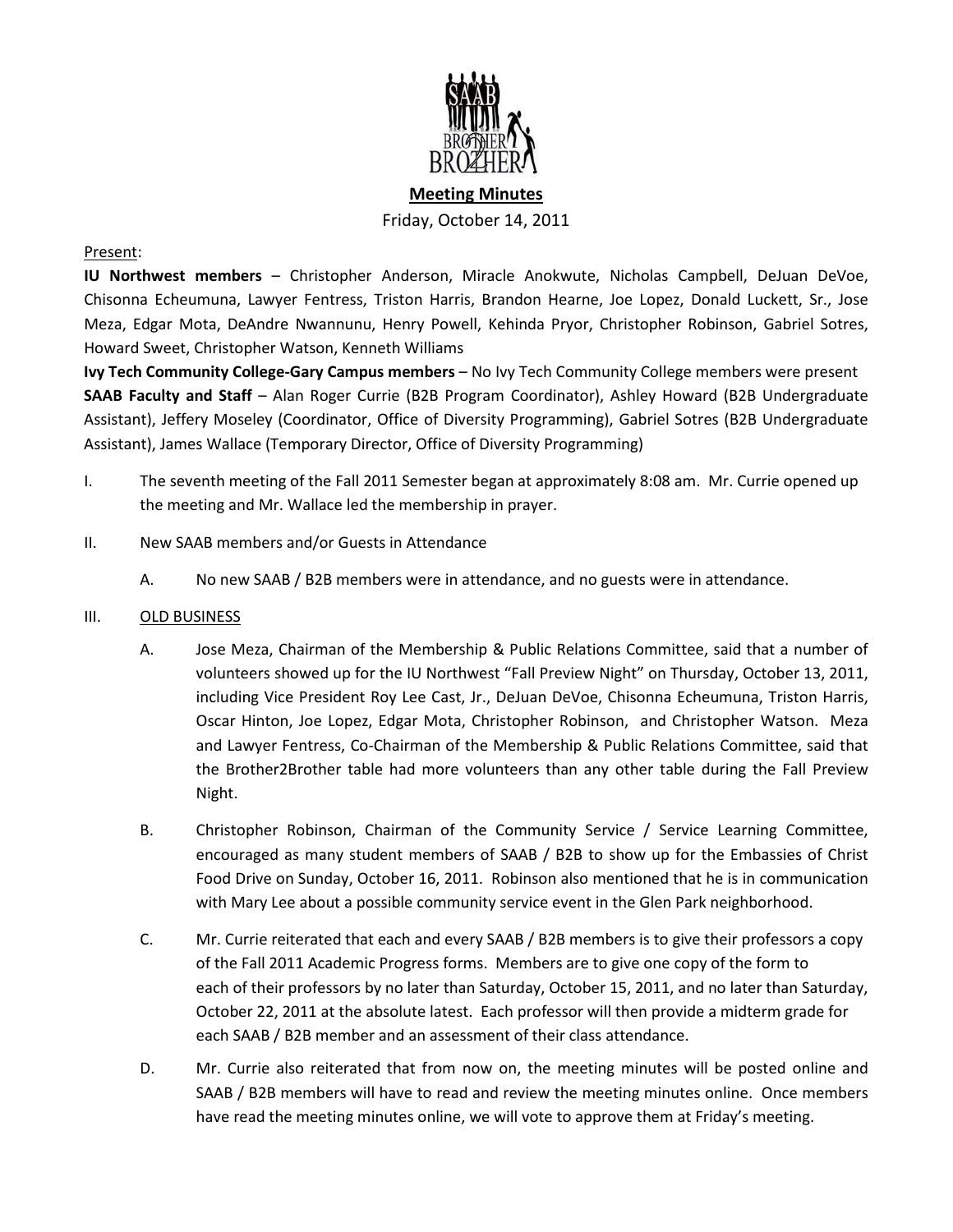- E. Academic Committee Co-Chairman DeJuan DeVoe again mentioned that early registration for Spring 2012 courses begins on Monday, October 31, 2011 online. DeVoe gave a demonstration of how you can register for classes and put them in your inbox.
- F. DeAndre Nwannunu, Chairman of the Personal & Professional Development Committee, indicated that he has made contact with ODP Coordinator Phyllis Barlow, and that they should be meeting soon to discuss the collaboration with the Office of Diversity Programming (ODP) for the event in mid-November. The Personal & Professional Development Committee also needs to secure a speaker from the Urban Prep Charter School in Chicago, Illinois.

The event that we are collaborating with the ODP for is a play entitled "Our Young Black Men are Dying (and No One Seems to Care)" which will be held on Thursday, November 17, 2011. The ODP would like many SAAB / Brother2Brother members to act as greeters and ushers for the event.

Mr. Wallace inquired as to why are we seeking a speaker from the high school level instead of the college level. Mr. Moseley responded that Urban Prep Charter School has gained a lot of notoriety for working with all of their high school graduates to be accepted into college.

Mr. Wallace said that SAAB / B2B should look into the possibility of bringing another speaker who would have wider appeal to the community at large.

G. Brandon Hearne, Co-Chairman of the Spiritual Enrichment & Social Activities Committee, said he and Wayne Howard (Committee Chairman) are still investigating possible venues to hold the Annual Thanksgiving Potluck Dinner, which is tentatively scheduled for Sunday, November 20, 2011.

## IV. NEW BUSINESS

- A. SAAB / B2B member Miracle Anokwute led a presentation about the **Louis Stokes Alliances for Minority Participation (LSAMP) Program**. Miracle said that the L.S.A.M.P. program is really helpful and beneficial for those majoring in computer science, engineering, math, social sciences, or any of the primary sciences (e.g., Biology, Chemistry, Physics, et al). Miracle said participants can earn money for conducting research. There is a conference that will be held at Purdue University in West Lafayette, IN on Saturday, November 12, 2011. The deadline for registration is today (Friday, October 14, 2011). Mr. Wallace encouraged any student who may be interested to register with Ms. Cathy Hall.
- B. SAAB / B2B President Kehinda Pryor asked for a motion to remove the current Co-Chairman of the Personal & Professional Development Committee, Robert Harris, from his position. Henry Powell expressed a motion to do just that, and his motion was seconded by DeAndre Nwannunu, who is the Chairman of the Personal & Professional Development Committee.
- C. Christopher Anderson was elected as the new Co-Chairman of the Personal & Professional Development Committee. Christopher was nominated by SAAB / B2B member Gabriel Sotres, and that nomination was seconded by Christopher Robinson. No other SAAB / B2B members were nominated. Anderson was elected by a unanimous vote by the membership. Anderson briefly spoke about the attributes he possesses that he believes will contribute to his position as Co-Chair of the Personal & Professional Development Committee.